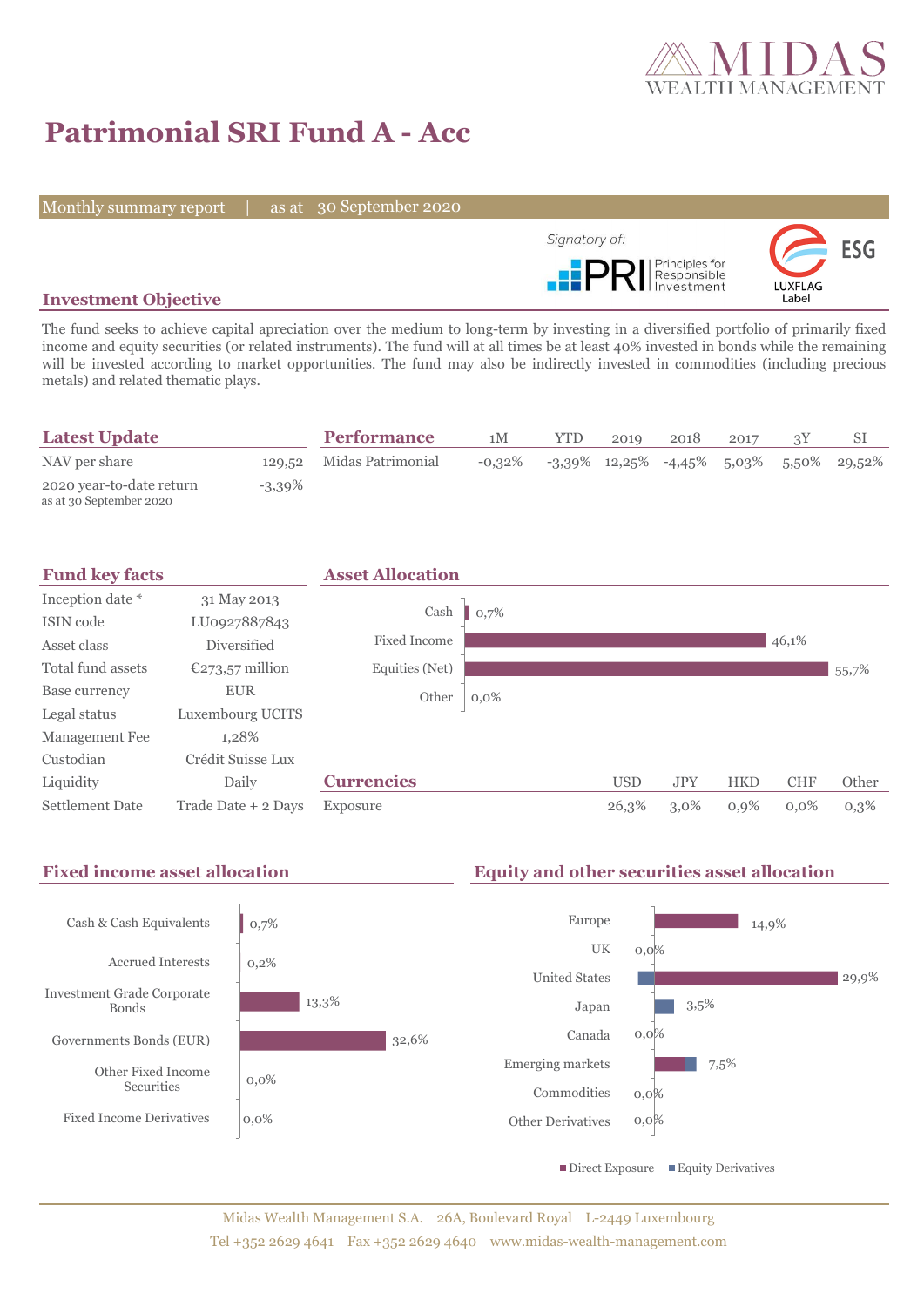

43,7%

# **Patrimonial SRI Fund A - Acc**

Monthly summary report | as at 30 September 2020

| Top 10 fixed income holdings                       | <b>YTM</b> | Rating     | Weight  | <b>Fixed income rating breakdown</b> |
|----------------------------------------------------|------------|------------|---------|--------------------------------------|
| NETHERLANDS GOVT: NETHER 3 1/4 07/                 | $-0.6%$    | <b>AAA</b> | 3,8%    |                                      |
| BTPS: BTPS 1 07/15/22                              | $-0,2\%$   | BBB-       | 1,9%    | AAA<br>22,6%                         |
| REP OF POLAND: POLAND 0 02/10/25                   | $-0,2%$    | $A-$       | 1,8%    | AA<br>10,8%                          |
| DEUTSCHLAND REP : DBR o 08/15/29                   | $-0.6%$    | <b>AAA</b> | 1,7%    | 12,0%<br>А                           |
| BTPS : BTPS $2 \frac{1}{2} \frac{11}{15} \cdot 25$ | $0,3\%$    | BBB-       | 1,6%    | <b>BBB</b>                           |
| EUROPEAN INVT BK : EIB o $3/8$ o7/16/25            | $-0.6%$    | <b>AAA</b> | 1,5%    | BB<br>$0.0\%$                        |
| AGENCE FRANCAISE : AGFRNC 0 1/8 11/1               | $-0,4%$    | AA         | $1,5\%$ | 3,7%<br>B                            |
| FRANCE O.A.T.: FRTR 1 1/4 05/25/36                 | $0.0\%$    | AA         | $1,5\%$ | <b>CCC</b><br>$0.0\%$                |
| BUNDESSCHATZANW: BKO o 03/11/22                    | $-0,7%$    | <b>NR</b>  | $1,5\%$ | <b>NR</b><br>7,2%                    |
| BTPS: BTPS 0.35 02/01/25                           | 0,2%       | BBB-       | 1,5%    |                                      |

| Top 10 equity holdings           | Sector                        | Weight |
|----------------------------------|-------------------------------|--------|
| ALIBABA GROUP HOLDING-SP ADR     | <b>Consumer Discretionary</b> | 2,7%   |
| <b>ALTICE NV - A</b>             | <b>Communication Services</b> | 2,5%   |
| AMAZON.COM INC                   | <b>Consumer Discretionary</b> | 2,3%   |
| <b>BROADCOM INC</b>              | <b>Information Technology</b> | 1,9%   |
| NVIDIA CORP                      | <b>Information Technology</b> | 1,8%   |
| <b>MARVELL TECHNOLOGIES</b>      | <b>Information Technology</b> | 1,7%   |
| <b>CHECK POINT SOFTWARE TECH</b> | <b>Information Technology</b> | 1,7%   |
| UNITEDHEALTH GROUP INC           | Health Care                   | 1,6%   |
| <b>EQUINIX INC</b>               | Real Estate                   | 1,6%   |
| <b>APPLE INC</b>                 | <b>Information Technology</b> | 1,6%   |

# **Equity sector breakdown**





## **Thematics breakdown Top 5 funds and other holdings**

| iShares S&P 500 Financials Sector UCITS ETI | $1.9\%$ |
|---------------------------------------------|---------|
| Quaero Bamboo                               | 1,9%    |
| iShares STOXX Europe 600 Oil & Gas UCITS    | 1.3%    |
| iShares S&P 500 Consumer Staples Sector UC  | $1.0\%$ |
| iShares S&P 500 Energy Sector UCITS ETF     | 0.9%    |